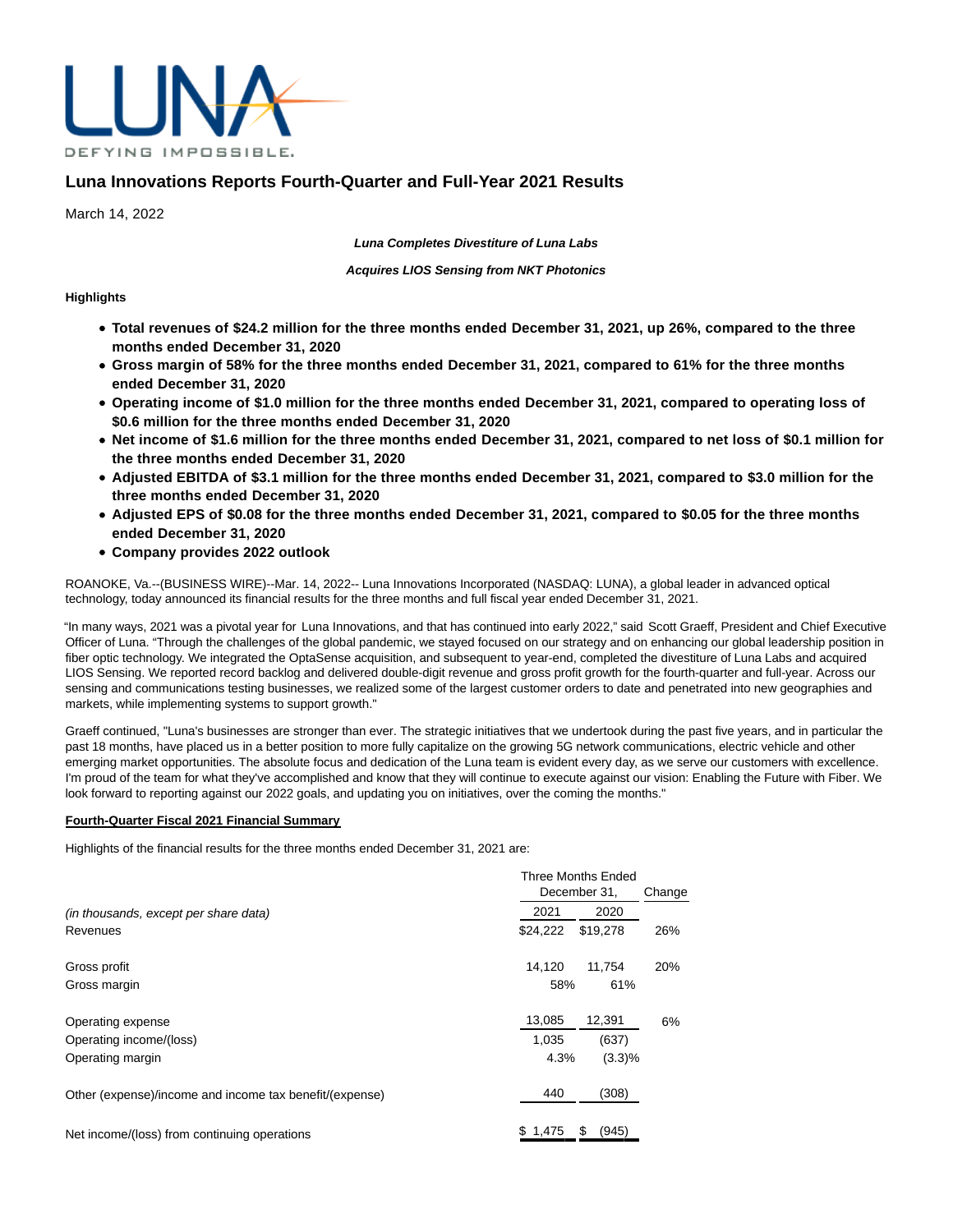| Income from discontinued operations, net of income tax expense of \$203 and \$284 | 100     | 881        |     |
|-----------------------------------------------------------------------------------|---------|------------|-----|
| Net income/(loss)                                                                 | \$1,575 | (64)<br>S  |     |
| S.<br>Earnings per diluted share (EPS)                                            | 0.05    | S          |     |
| S<br><b>Adjusted EPS</b>                                                          | 0.08    | 0.05<br>\$ | 60% |
| Diluted weighted average shares outstanding                                       | 33,666  | 30,896     |     |
| <b>Adjusted EBITDA</b>                                                            | \$3,123 | \$3,028    | 3%  |

A reconciliation of Adjusted EPS and Adjusted EBITDA to the nearest comparable figures under generally accepted accounting principles ("GAAP") can be found in the schedules included in this release.

Revenues for the three months ended December 31, 2021 increased 26% compared to the prior year period, primarily due to revenue generated by the businesses the Company acquired during 2020.

Gross margin for the three months ended December 31, 2021 was 58%, compared to 61% for the three months ended December 31, 2020, driven primarily by product mix as a result of acquisitions. Operating income increased to \$1.0 million for the three months ended December 31, 2021, compared to an operating loss of \$0.6 million for the three months ended December 31, 2020. The increase in operating income was primarily due to higher revenue resulting in a higher gross profit, as well as lower acquisition costs in the current quarter versus the prior-year quarter.

Net income was \$1.6 million, or \$0.05 per fully diluted share, for the three months ended December 31, 2021, compared to a net loss of \$0.1 million, or \$0.00 per fully diluted share, for the three months ended December 31, 2020. Adjusted EPS was \$0.08 for the three months ended December 31, 2021 compared to \$0.05 for the three months ended December 31, 2020. Adjusted EBITDA was \$3.1 million for the three months ended December 31, 2021, compared to \$3.0 million for the three months ended December 31, 2020.

Full Year Ended December 31,

#### **Full-Year Fiscal 2021 Financial Summary**

Highlights of the financial results for the twelve months ended December 31, 2021 are:

|                                                                                   |    | i uli real Lilueu Decenibel JT, |    |            |         |  |  |  |  |  |
|-----------------------------------------------------------------------------------|----|---------------------------------|----|------------|---------|--|--|--|--|--|
| (in thousands, except per share data)                                             |    | 2021                            |    | 2020       | Change  |  |  |  |  |  |
| Revenues                                                                          | \$ | 87,513                          | \$ | 59,115     | 48%     |  |  |  |  |  |
| Gross profit                                                                      | \$ | 51,556                          | \$ | 35,880     | 44%     |  |  |  |  |  |
| Gross margin                                                                      |    | 59%                             |    | 61%        |         |  |  |  |  |  |
| Operating expense                                                                 |    | 54,146                          |    | 35,067     | 54%     |  |  |  |  |  |
| Operating (loss)/income                                                           |    | (2,590)                         |    | 813        |         |  |  |  |  |  |
| Operating margin                                                                  |    | (3.0) %                         |    | 1.4%       |         |  |  |  |  |  |
| Other (expense)/income and income tax benefit/(expense)                           |    | 1,501                           |    | 547        |         |  |  |  |  |  |
| Net (loss)/income from continuing operations                                      | \$ | (1,089)                         | \$ | 1,360      |         |  |  |  |  |  |
| Income from discontinued operations, net of income tax expense of \$584 and \$339 |    | 2,471                           |    | 1,931      |         |  |  |  |  |  |
| Net income                                                                        | \$ | 1,382                           | \$ | 3,291      |         |  |  |  |  |  |
| Earnings per diluted share (EPS)                                                  | \$ | 0.04                            | \$ | 0.10       | (60)%   |  |  |  |  |  |
| <b>Adjusted EPS</b>                                                               | \$ | 0.17                            | \$ | 0.18       | $(6)$ % |  |  |  |  |  |
| Diluted weighted average shares outstanding                                       |    | 31,658,085                      |    | 32,578,757 |         |  |  |  |  |  |
| <b>Adjusted EBITDA</b>                                                            | \$ | 7,584                           | \$ | 7,926      | (4)%    |  |  |  |  |  |

A reconciliation of Adjusted EPS and Adjusted EBITDA to the nearest comparable GAAP figures can be found in the schedules included in this release.

Revenues for the twelve months ended December 31, 2021 increased 48% compared to the prior-year period, primarily due to our acquisitions in 2020.

Gross margin of 59% for the twelve months ended December 31, 2021 was down compared to 61% for the twelve months ended December 31, 2020 due to product mix as a result of acquisitions. Operating loss of \$2.6 million for the twelve months ended December 31, 2021, declined compared to operating income of \$0.8 million for the twelve months ended December 31, 2020. The decrease in operating income was primarily due to incremental amortization of intangible assets and inventory step-up related to Luna's completed acquisitions.

Net income was \$1.4 million, or \$0.04 per fully diluted share, for the twelve months ended December 31, 2021, compared to a net income of \$3.3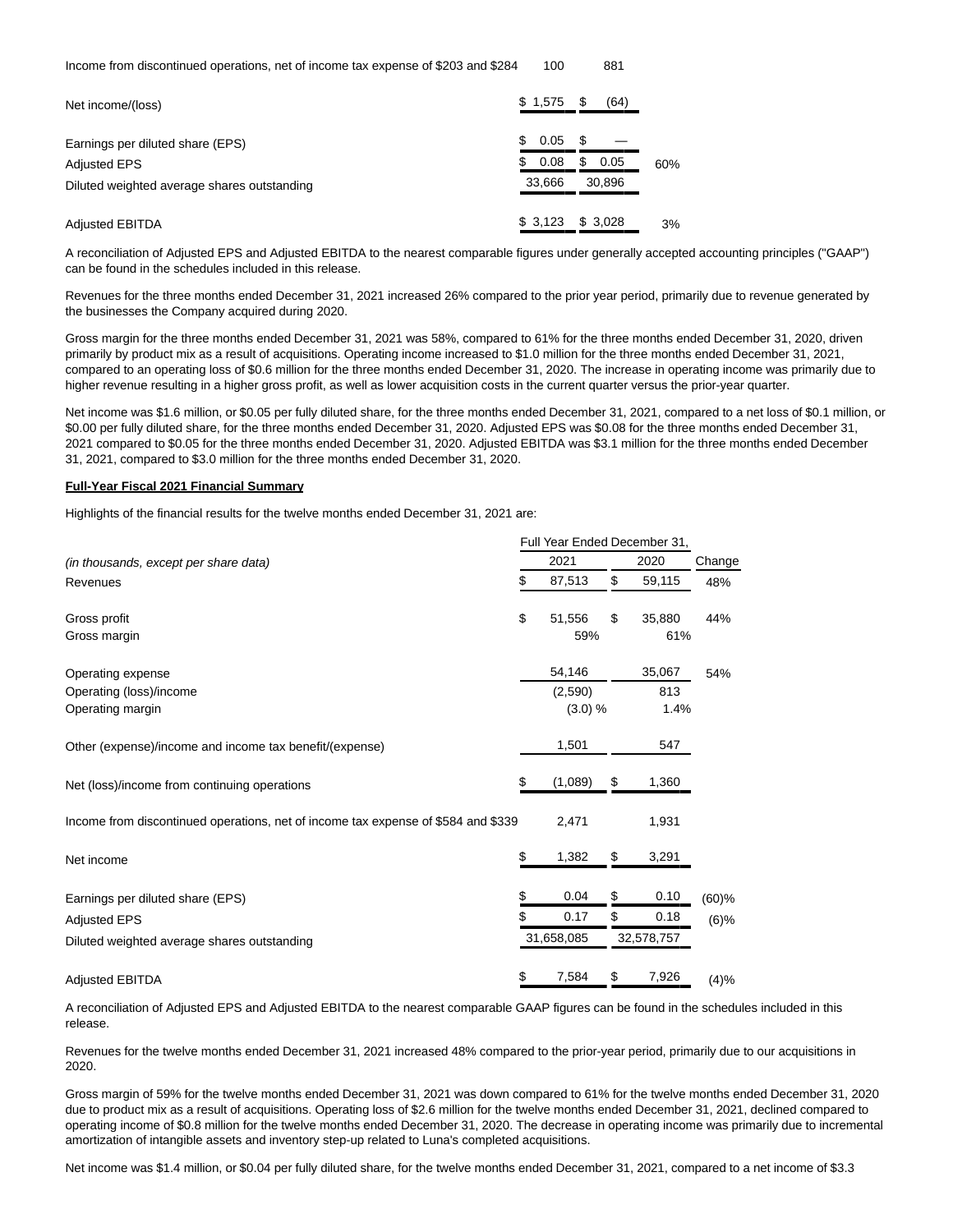million, or \$0.10 per fully diluted share, for the twelve months ended December 31, 2020. Adjusted EPS was \$0.17 for the twelve months ended December 31, 2021, compared to \$0.18 for the twelve months ended December 31, 2020. Adjusted EBITDA was \$7.6 million for the twelve months ended December 31, 2021, compared to \$7.9 million for the twelve months ended December 31, 2020.

### **Subsequent Events**

Subsequent to the close of the fiscal year, Luna completed two important and strategic transactions:

- Divestiture of Luna Labs, which was moved to Discontinued Operations in the third quarter 2021
- Acquisition of LIOS Sensing

LIOS Sensing, based in Cologne, Germany, is a recognized market leader in fiber optic distributed monitoring solutions for power cable, pipelines, oilfield services, security, highways, railways and industrial fire detection systems. The acquisition brings to Luna important Distributed Temperature Sensing ("DTS") intellectual property, products and expertise. DTS strongly complements Luna's existing offerings and provides algorithm development expertise, critical for AI and machine learning.

### **2022 Full-Year and Q1 Outlook**

For fiscal year and Q1 2022, including both the mid-March divestiture of Luna Labs and the acquisition of LIOS Sensing, Luna expects:

- Total revenues in the range of \$109 million to \$115 million for full year 2022
- Adjusted EBITDA in the range of \$10 million to \$12 million for full year 2022
- Total revenues in the range of \$20 million to \$22 million for Q1 2022

Luna is not providing an outlook for net income, which is the most directly comparable GAAP measure to Adjusted EBITDA, because changes in the items that Luna excludes from net income to calculate Adjusted EBITDA, such as share-based compensation, tax expense, and significant non-recurring charges, among other things, can be dependent on future events that are less capable of being controlled or reliably predicted by management and are not part of Luna's routine operating activities.

The outlook above does not include any future acquisitions, divestitures, or unanticipated events.

#### **Non-GAAP Financial Measures**

In evaluating the operating performance of its business, Luna's management considers Adjusted EBITDA, which excludes certain charges and credits that are required by GAAP. Adjusted EBITDA and Adjusted EPS provide useful information to both management and investors by excluding the effect of certain non-cash expenses and items that Luna believes may not be indicative of its operating performance, because either they are unusual and Luna does not expect them to recur in the ordinary course of its business, or they are unrelated to the ongoing operation of the business in the ordinary course. Adjusted EBITDA and Adjusted EPS should be considered in addition to results prepared in accordance with GAAP, but should not be considered a substitute for, or superior to, GAAP results. Adjusted EBITDA and Adjusted EPS have been reconciled to the nearest GAAP measure in the table following the financial statements attached to this press release.

#### **Conference Call Information**

As previously announced, Luna will conduct an investor conference call at 8:30 am (ET) today to discuss its financial results for the three months and full-year ended December 31, 2021, as well as the divestiture of Luna Labs and the acquisition of LIOS Sensing. The investor conference call will be available via live webcast on the Luna website at [www.lunainc.com u](http://www.lunainc.com/)nder the tab "Investor Relations." To participate by telephone, the domestic dial-in number is 844.578.9643 and the international dial-in number is 270.823.1522. The participant access code is 2096088. Investors are advised to dial in at least five minutes prior to the call to register. The webcast will be archived on the company's website under "Webcasts and Presentations" for 30 days following the conference call.

#### **About Luna**

Luna Innovations Incorporated [\(www.lunainc.com\)](http://www.lunainc.com/) is a leader in optical technology, providing unique capabilities in high-performance, fiber opticbased, test products for the telecommunications industry and distributed fiber optic-based sensing for a multitude of industries. Luna's business model is designed to accelerate the process of bringing new and innovative technologies to market.

#### **Forward-Looking Statements**

The statements in this release that are not historical facts constitute "forward-looking statements" made pursuant to the safe harbor provision of the Private Securities Litigation Reform Act of 1995 that involve risks and uncertainties. These statements include Luna's expectations regarding its projected 2022 financial results and outlook and growth potential, as well as the impacts of the recently completed acquisition of OptaSense and LIOS Sensing and the recently completed divestiture of Luna Labs. Management cautions the reader that these forward-looking statements are only predictions and are subject to a number of both known and unknown risks and uncertainties, and actual results, performance, and/or achievements of Luna may differ materially from the future results, performance, and/or achievements expressed or implied by these forward-looking statements as a result of a number of factors. These factors include, without limitation, failure of demand for Luna's products and services to meet expectations, failure of target market to grow and expand, technological and strategic challenges and those risks and uncertainties set forth in Luna's Form 10-Q for the quarter ended September 30, 2021, and Luna's other periodic reports and filings with the Securities and Exchange Commission ("SEC"). Such filings are available on the SEC's website at [www.sec.gov a](http://www.sec.gov/)nd on Luna's website at [www.lunainc.com.](http://www.lunainc.com/) The statements made in this release are based on information available to Luna as of the date of this release and Luna undertakes no obligation to update any of the forward-looking statements after the date of this release.

> **Luna Innovations Incorporated Consolidated Balance Sheets** (in thousands of U.S Dollars)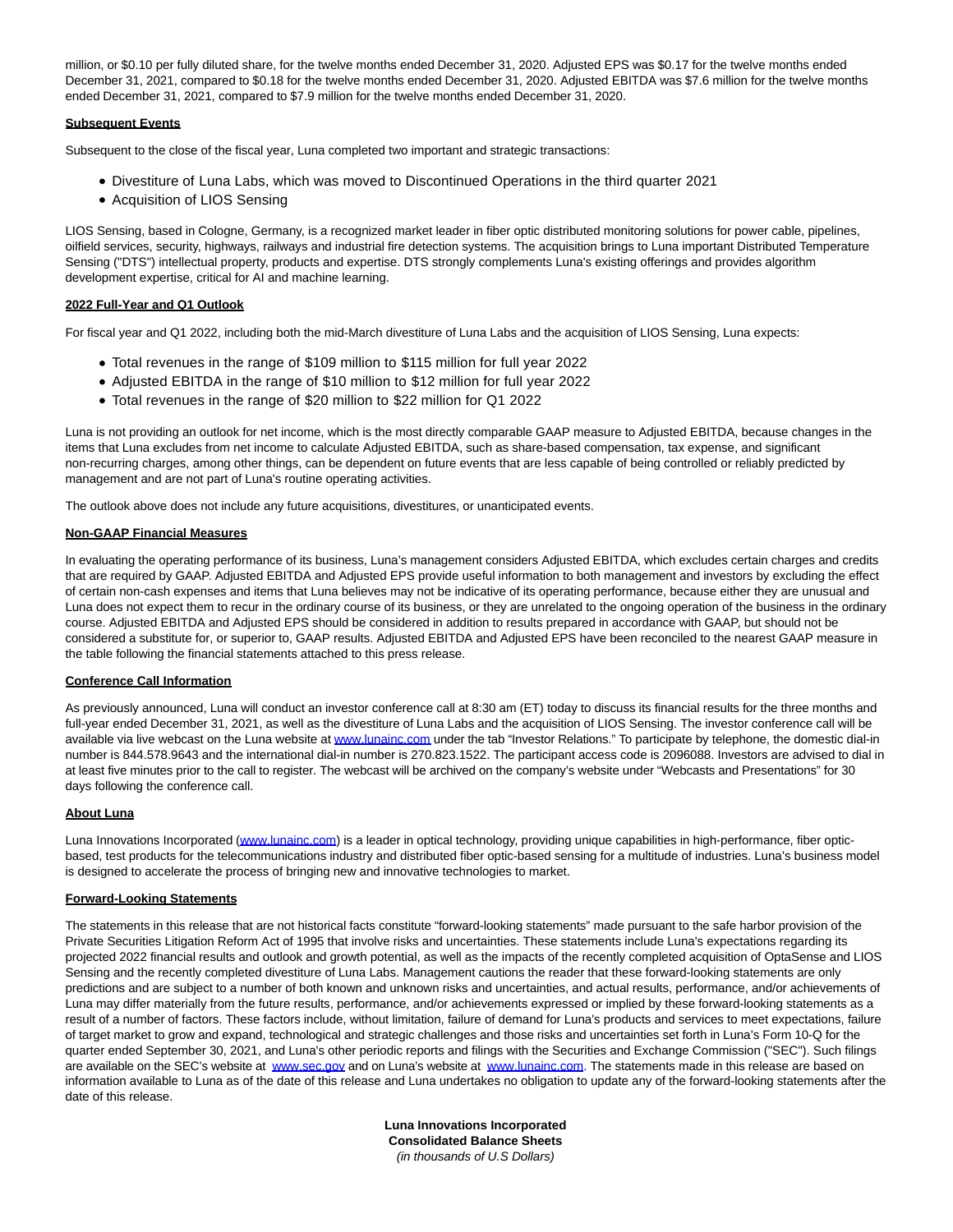|                                                                                                                                                                                                      | 2021             | December 31, December 31,<br>2020 |           |  |
|------------------------------------------------------------------------------------------------------------------------------------------------------------------------------------------------------|------------------|-----------------------------------|-----------|--|
|                                                                                                                                                                                                      |                  |                                   |           |  |
| <b>Assets</b><br>Current assets:                                                                                                                                                                     |                  |                                   |           |  |
| Cash and cash equivalents                                                                                                                                                                            | \$<br>17,128     | - \$                              | 15,366    |  |
| Accounts receivable, net                                                                                                                                                                             | 20,913           |                                   | 21,928    |  |
| Contract assets                                                                                                                                                                                      | 5,166            |                                   | 4,139     |  |
| Inventory                                                                                                                                                                                            | 22,493           |                                   | 23,062    |  |
| Prepaid expenses and other current assets                                                                                                                                                            | 3,793            |                                   | 4,434     |  |
| Assets held for sale                                                                                                                                                                                 | 12,952           |                                   | 6,540     |  |
| <b>Total current assets</b>                                                                                                                                                                          | 82,445           |                                   | 75,469    |  |
| Property and equipment, net                                                                                                                                                                          | 2,988            |                                   | 2,917     |  |
| Intangible assets, net                                                                                                                                                                               | 17,177           |                                   | 19,994    |  |
| Goodwill                                                                                                                                                                                             | 18,984           |                                   | 18,121    |  |
| Operating lease right-of-use asset                                                                                                                                                                   | 5,075            |                                   | 5,984     |  |
| Other non-current assets                                                                                                                                                                             | 247              |                                   | 369       |  |
| Deferred tax asset                                                                                                                                                                                   | 3,321            |                                   | 1,689     |  |
| Non-current assets held for sale                                                                                                                                                                     |                  |                                   | 6,459     |  |
| <b>Total assets</b>                                                                                                                                                                                  | 130,237          |                                   | 131,002   |  |
| Liabilities and stockholders' equity                                                                                                                                                                 |                  |                                   |           |  |
| Current liabilities:                                                                                                                                                                                 |                  |                                   |           |  |
| Current portion of long-term debt obligation                                                                                                                                                         | \$<br>$4,167$ \$ |                                   | 4,167     |  |
| Accounts payable                                                                                                                                                                                     | 2,809            |                                   | 2,851     |  |
| Accrued and other current liabilities                                                                                                                                                                | 9,258            |                                   | 11,325    |  |
| <b>Contract liabilities</b>                                                                                                                                                                          | 4,649            |                                   | 6,147     |  |
| Current portion of operating lease liability                                                                                                                                                         | 2,101            |                                   | 1,876     |  |
| Current liabilities held for sale                                                                                                                                                                    | 9,703            |                                   | 3,719     |  |
| <b>Total current liabilities</b>                                                                                                                                                                     | 32,687           |                                   | 30,085    |  |
| Long-term debt obligation                                                                                                                                                                            | 11,673           |                                   | 15,817    |  |
| Long-term portion of operating lease liability                                                                                                                                                       | 3,509            |                                   | 5,034     |  |
| Other long-term liabilities                                                                                                                                                                          | 445              |                                   | 410       |  |
| Non-current liabilities held for sale                                                                                                                                                                |                  |                                   | 5,214     |  |
| <b>Total liabilities</b>                                                                                                                                                                             | 48,314           |                                   | 56,560    |  |
| Stockholders' equity:                                                                                                                                                                                |                  |                                   |           |  |
| Common stock, par value \$0.001, 100,000,000 shares authorized, 33,855,725 and 32,724,512 shares issued,<br>32,116,270 and 31,024,537 shares outstanding at December 31, 2021 and 2020, respectively | 34               |                                   | 33        |  |
| Treasury stock at cost, 1,744,206 and 1,699,975 shares at December 31, 2021 and 2020, respectively                                                                                                   | (5,248)          |                                   | (4,789)   |  |
| Additional paid-in capital                                                                                                                                                                           | 98,745           |                                   | 92,403    |  |
| Accumulated deficit                                                                                                                                                                                  | (11, 575)        |                                   | (12, 957) |  |
| Accumulated other comprehensive loss                                                                                                                                                                 | (33)             |                                   | (248)     |  |
| Total stockholders' equity                                                                                                                                                                           | 81,923           |                                   | 74,442    |  |
| Total liabilities and stockholders' equity                                                                                                                                                           | 130,237          | \$                                | 131,002   |  |
|                                                                                                                                                                                                      |                  |                                   |           |  |

## **Luna Innovations Incorporated**

**Consolidated Statements of Operations**

(in thousands of U.S. Dollars, except per share data)

|                                       | Three months ended<br>December 31, |              |    |        | Year ended<br>December 31, |          |  |
|---------------------------------------|------------------------------------|--------------|----|--------|----------------------------|----------|--|
|                                       |                                    | 2021<br>2020 |    | 2021   | 2020                       |          |  |
|                                       |                                    |              |    |        |                            |          |  |
| Revenues                              |                                    | \$24.222     | \$ | 19.278 | \$87,513                   | \$59.115 |  |
| Cost of revenues                      |                                    | 10,102       |    | 7.524  | 35,957                     | 23,235   |  |
| Gross profit                          |                                    | 14,120       |    | 11,754 | 51,556                     | 35,880   |  |
| Operating expense:                    |                                    |              |    |        |                            |          |  |
| Selling, general and administrative   |                                    | 10,542       |    | 10.394 | 43.956                     | 28,353   |  |
| Research, development and engineering |                                    | 2,543        |    | 1,997  | 10,190                     | 6,714    |  |
| Total operating expense               |                                    | 13,085       |    | 12.391 | 54.146                     | 35,067   |  |
| Operating income/(loss)               |                                    | 1,035        |    | (637)  | (2,590)                    | 813      |  |
| Other (expense)/income:               |                                    |              |    |        |                            |          |  |
| Other income                          |                                    |              |    | 31     |                            | 50       |  |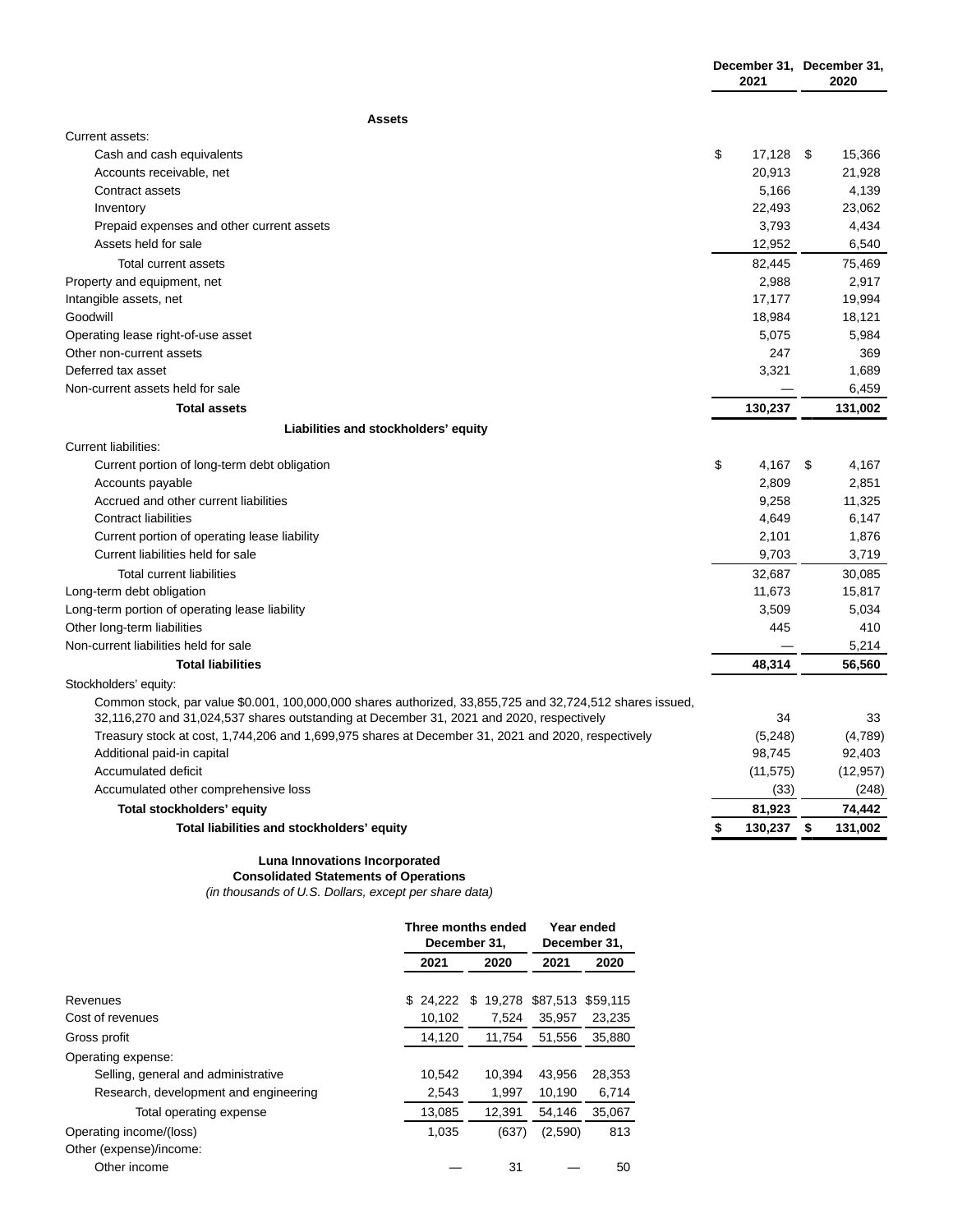| Investment income                                            |             | $\overline{2}$    |     |                          | 67     |
|--------------------------------------------------------------|-------------|-------------------|-----|--------------------------|--------|
| Interest expense, net                                        | (104)       | (23)              |     | (479)                    | (25)   |
| Total other (expense)/income                                 | (104)       | 10                |     | (479)                    | 92     |
| Income/(loss) from continuing operations before income taxes | 931         | (627)             |     | (3,069)                  | 905    |
| Income tax benefit/(expense)                                 | 544         | (318)             |     | 1,980                    | 455    |
| Income/(loss) from continuing operations                     | 1,475       | (945)             |     | (1,089)                  | 1,360  |
| Income from discontinued operations, net of income taxes     | 100         | 881               |     | 2,471                    | 1,931  |
| Net income/(loss)                                            | \$<br>1,575 | \$                |     | $(64)$ \$ 1,382 \$ 3,291 |        |
| Net income per share from continuing operations:             |             |                   |     |                          |        |
| <b>Basic</b>                                                 | \$<br>0.04  | \$<br>$(0.03)$ \$ |     | $(0.03)$ \$              | 0.04   |
| <b>Diluted</b>                                               | \$<br>0.04  | \$<br>$(0.03)$ \$ |     | $(0.03)$ \$              | 0.04   |
| Net loss per share from discontinued operations:             |             |                   |     |                          |        |
| <b>Basic</b>                                                 | \$          | \$<br>$0.03$ \$   |     | $0.08$ \$                | 0.06   |
| <b>Diluted</b>                                               | \$          | \$<br>0.03        | -\$ | $0.08$ \$                | 0.06   |
| Net income per share attributable to common stockholders:    |             |                   |     |                          |        |
| <b>Basic</b>                                                 | \$<br>0.05  | \$                | \$  | $0.04$ \$                | 0.11   |
| <b>Diluted</b>                                               | \$<br>0.05  | \$                | \$  | $0.04$ \$                | 0.10   |
| Weighted average shares (in thousands):                      |             |                   |     |                          |        |
| <b>Basic</b>                                                 | 32,014      | 30,896            |     | 31,658                   | 30,670 |
| <b>Diluted</b>                                               | 33,666      | 30,896            |     | 31,658                   | 32,579 |

#### **Luna Innovations Incorporated**

**Consolidated Statements of Cash Flows**

(in thousands of U.S. Dollars)

|                                                                                   |             | Year ended<br>December 31, |
|-----------------------------------------------------------------------------------|-------------|----------------------------|
|                                                                                   | 2021        | 2020                       |
| Cash flows provided by operating activities:                                      |             |                            |
| Net income                                                                        | $$1,382$ \$ | 3,291                      |
| Adjustments to reconcile net income to net cash provided by operating activities: |             |                            |
| Depreciation and amortization                                                     | 4,628       | 2,970                      |
| Stock-based compensation                                                          | 2,955       | 2,134                      |
| Loss on sale and disposal of property and equipment                               |             | 644                        |
| Loss from discontinued operations, net of tax                                     |             | 1,436                      |
| Deferred tax asset                                                                | (1,501)     | (522)                      |
| Bad debt                                                                          | 393         | 127                        |
| Changes in operating assets and liabilities:                                      |             |                            |
| Accounts receivable                                                               | (280)       | (3,292)                    |
| Contract assets                                                                   | (1,672)     | (1,504)                    |
| Inventory                                                                         | 939         | (1,550)                    |
| Other current assets                                                              | 582         | (2,203)                    |
| Other long-term assets                                                            |             | (3)                        |
| Accounts payable and accrued expenses                                             | (3,213)     | 1,143                      |
| <b>Contract liabilities</b>                                                       | 186         | (29)                       |
| Other long-term liabilities                                                       | 84          | 214                        |
| Net cash provided by operating activities                                         | 4,483       | 2,856                      |
| Cash flows used in investing activities:                                          |             |                            |
| Acquisitions, net of cash acquired                                                |             | (34, 102)                  |
| Acquisition of property and equipment                                             | (1, 412)    | (681)                      |
| Proceeds from sale of property and equipment                                      |             | 403                        |
| Intangible property costs                                                         | (356)       | (379)                      |
| Proceeds from sale of discontinued operations, net                                |             | 600                        |
| Net cash used in investing activities                                             | (1,768)     | (34, 159)                  |
| Cash flows provided by/(used in) financing activities:                            |             |                            |
| Proceeds from debt obligations                                                    |             | 19,984                     |
| Payments on debt obligations                                                      | (4, 144)    |                            |
| Payments on finance lease obligation                                              | (48)        | (53)                       |
| Purchase of treasury stock                                                        | (459)       | (452)                      |
| Proceeds from ESPP                                                                | 1,131       | 456                        |
| Proceeds from the exercise of options                                             | 2,256       | 1,714                      |
| Net cash (used in)/provided by financing activities                               | (1,264)     | 21,649                     |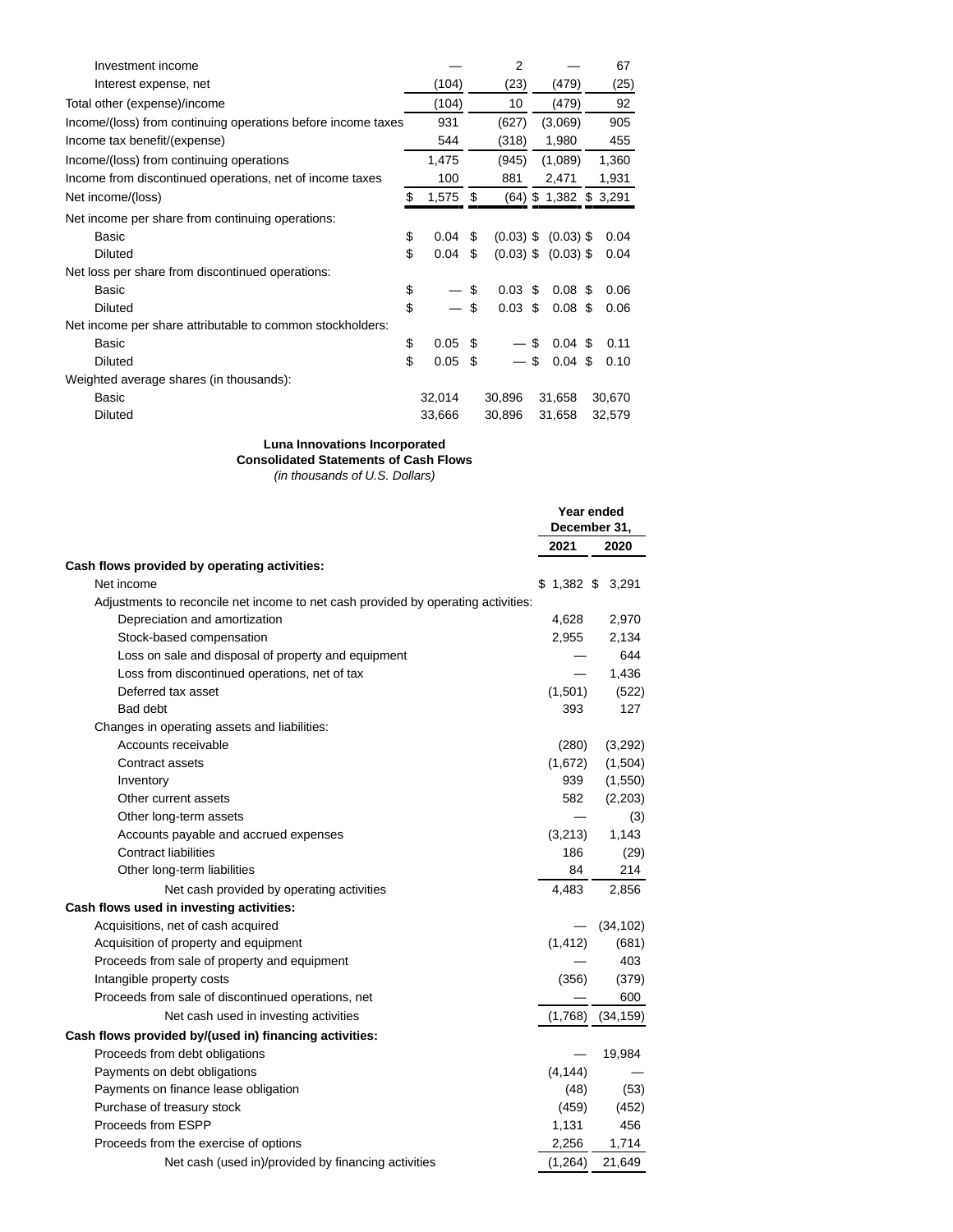| Net change in cash and cash equivalents                      | 1.451  | (9,654)           |
|--------------------------------------------------------------|--------|-------------------|
| Effect of exchange rate changes on cash and cash equivalents | 311    | 14.000            |
| Cash and cash equivalents—beginning of period                | 15.366 | 25,006            |
| Cash and cash equivalents-end of period                      |        | \$17,128 \$15,366 |
| Supplemental disclosure of cash flow information             |        |                   |
| Cash paid for interest                                       | 458 \$ | 4                 |
| Cash paid for income taxes                                   |        | 113 \$ (1,244)    |

#### **Luna Innovations Incorporated Reconciliation of Net Income/(Loss) to Adjusted EBITDA** (in thousands)

|                                                                               | Three months ended<br>December 31, |              |    |             | Year ended<br>December 31, |                  |  |
|-------------------------------------------------------------------------------|------------------------------------|--------------|----|-------------|----------------------------|------------------|--|
|                                                                               |                                    | 2021         |    | 2020        | 2021                       | 2020             |  |
| Net income/(loss)<br>Income from discontinued operations, net of income taxes | \$                                 | 1,575<br>100 | \$ | (64)<br>881 | \$1,382<br>2,471           | \$3,291<br>1,931 |  |
| Net income/(loss) from continuing operations                                  |                                    | 1,475        |    | (945)       | (1,089)                    | 1,360            |  |
| Interest expense                                                              |                                    | 104          |    | 23          | 479                        | 25               |  |
| Investment income                                                             |                                    |              |    | (2)         |                            | (67)             |  |
| Income tax (benefit)/provision                                                |                                    | (544)        |    | 318         | (1,980)                    | (455)            |  |
| Depreciation and amortization                                                 |                                    | 1,077        |    | 790         | 4,517                      | 2,769            |  |
| <b>EBITDA</b>                                                                 |                                    | 2,112        |    | 184         | 1.927                      | 3,632            |  |
| Share-based compensation                                                      |                                    | 693          |    | 562         | 2,826                      | 2,012            |  |
| Integration and transaction expense                                           |                                    | 249          |    | 2,204       | 2,322                      | 2,204            |  |
| Amortization of inventory step-up                                             |                                    | 69           |    | 78          | 509                        | 78               |  |
| <b>Adjusted EBITDA</b>                                                        | \$                                 | 3,123        | \$ | 3,028       | \$7,584                    | \$7.926          |  |

#### **Luna Innovations Incorporated Reconciliation of Net Income/(Loss) to Adjusted EPS** (in thousands)

|                                                                               | Three months ended<br>December 31, |              |     |           |  |                       | Year ended<br>December 31, |                |  |  |
|-------------------------------------------------------------------------------|------------------------------------|--------------|-----|-----------|--|-----------------------|----------------------------|----------------|--|--|
|                                                                               |                                    | 2021         |     | 2020      |  | 2021                  |                            | 2020           |  |  |
| Net income/(loss)<br>Income from discontinued operations, net of income taxes | \$                                 | 1,575<br>100 | \$. | 881       |  | (64) \$1,382<br>2,471 | \$                         | 3,291<br>1,931 |  |  |
| Net income/(loss) from continuing operations                                  |                                    | 1,475        |     | (945)     |  | (1,089)               |                            | 1,360          |  |  |
| Share-based compensation                                                      |                                    | 693          |     | 562       |  | 2,826                 |                            | 2,012          |  |  |
| Integration and transaction expense                                           |                                    | 249          |     | 2,204     |  | 2,322                 |                            | 2,204          |  |  |
| Amortization of intangible assets                                             |                                    | 760          |     | 478       |  | 3,113                 |                            | 1,714          |  |  |
| Amortization of inventory step-up                                             |                                    | 69           |     | 78        |  | 509                   |                            | 78             |  |  |
| Income tax effect on adjustments                                              |                                    | (443)        |     | (831)     |  | (2, 193)              |                            | (1,502)        |  |  |
| Adjusted income from continuing operations                                    | \$                                 | 2,803        | S   | 1,546     |  | \$5,488               |                            | \$5,866        |  |  |
| <b>Adjusted EPS</b>                                                           | \$                                 | 0.08         | \$  | $0.05$ \$ |  | $0.17$ \$             |                            | 0.18           |  |  |
| Adjusted weighted average shares (in thousands):<br><b>Diluted</b>            |                                    | 33,666       |     | 30,896    |  | 31,658                |                            | 32,579         |  |  |

View source version on [businesswire.com:](http://businesswire.com/)<https://www.businesswire.com/news/home/20220314005236/en/>

**Investor Contact:** Allison Woody Phone: 540-769-8465 Email[: IR@lunainc.com](mailto:IR@lunainc.com)